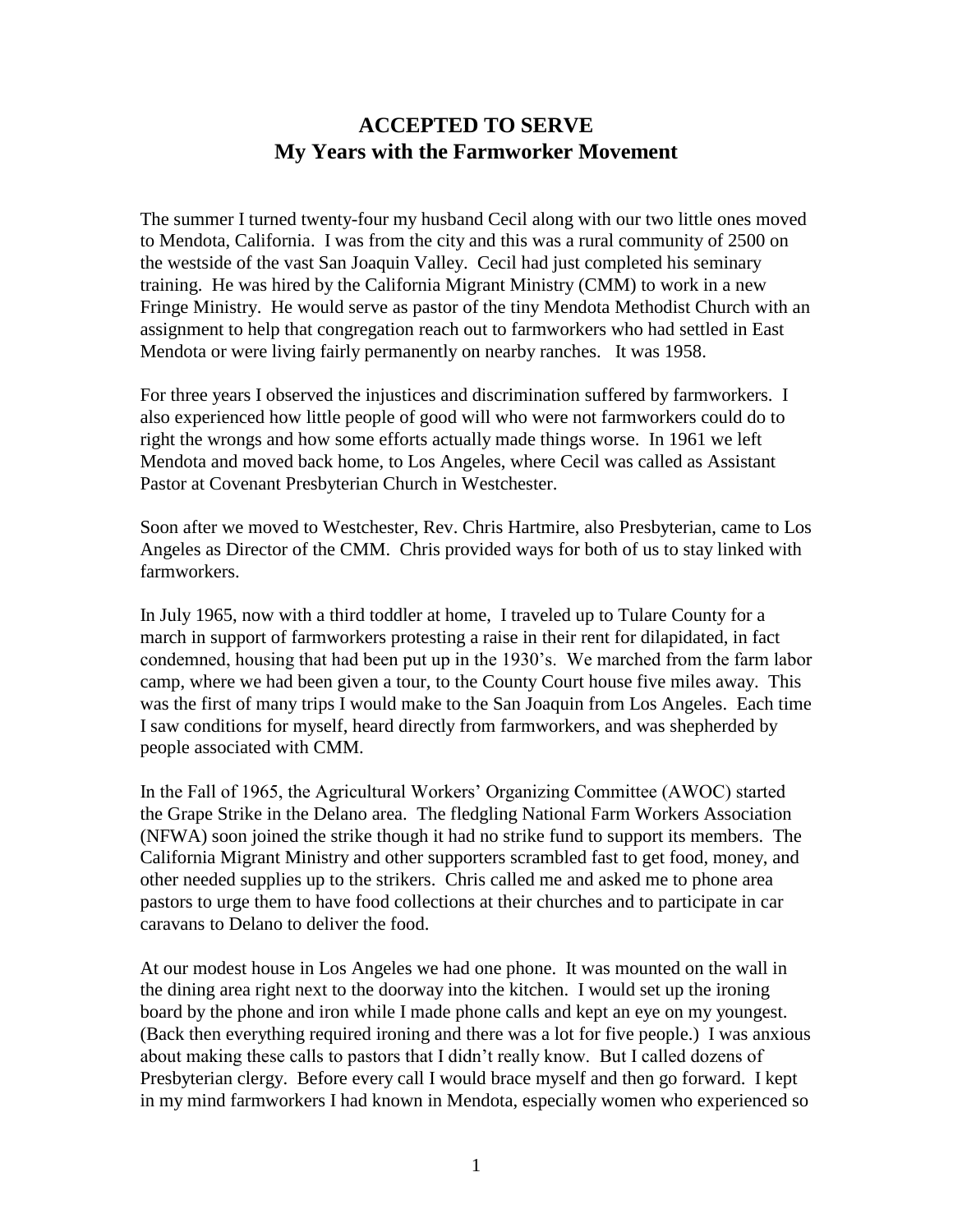much powerlessness. They needed a union to help them achieve some control over their working conditions and livelihoods. To my surprise some of the pastors welcomed the chance to help by collecting food and getting it up to farmworkers in Delano.

Chris Hartmire understood that only farmworkers would have the continuing will to press for needed changes. I believed this from what I myself had seen. Chris and the CMM provided context for me and many others to support farmworkers in their press toward change. This was an entirely different concept than church people of good will coming up with a plan to "help the less fortunate" either politically or with donations or programs.

In December 1965 the Schenley Boycott, the first of the NFWA boycotts, was introduced. The Christmas season is a key time for liquor sales. Chris asked me to leaflet in front of a Westchester supermarket. Louise, my closest friend, would not allow me to engage in this boycott activity alone. She, always the artist, made a gorgeous, heavy sign with artificial grapes cascading from the top of the weighty stick. We took turns, one would hold the sign and the other would speak to customers outside the door and give them leaflets. I remember one chilly December evening a socially conservative member of our church came to shop. She didn't like our message and wouldn't take our leaflet.

\* \* \* \* \* \* \* \*

1970. I was again leafletting, this time in a grocery store parking lot in the L.A. area, east Inglewood actually, with Chris Hartmire. My youngest child was now in school for the full day and I was restless. The question of what I would like to be doing was on my mind in an inchoate way. In a spare moment when no shoppers were coming toward us, I told Chris I would like a job with the CMM. He said he would think about it.

A few days later he called and suggested that I might work part-time educating and recruiting church women to help the farmworkers. We dreamed up some name for the position. My first responsibility was to fly to Atlanta and participate in the formation of the National Farm Worker Ministry (NFWM). The idea was to move away from state migrant ministries to a national ministry that could better respond to the United Farm Worker's needs for support from national religious bodies, especially for the boycotts. I was hired by the California Migrant Ministry, but within a short time, I was on the staff of the new NFWM with its national reach and responsibility.

The next five years were hectic ones for the United Farm Workers. They were continuing strikes in many different locations throughout California and running innovative consumer boycotts of everything from grapes and lettuce to Gallo wines and S&W canned goods. All of them were related to getting contracts in the grapes and later in lettuce. Chavez was an amazing organizer and strategist and had surrounded himself with creative and courageous people. At any given time the UFW might have sixty or seventy strikes going on, at least one major, nationwide or international boycott, some law suits, demonstrations being planned, negotiations going on. The UFW could shift strategies in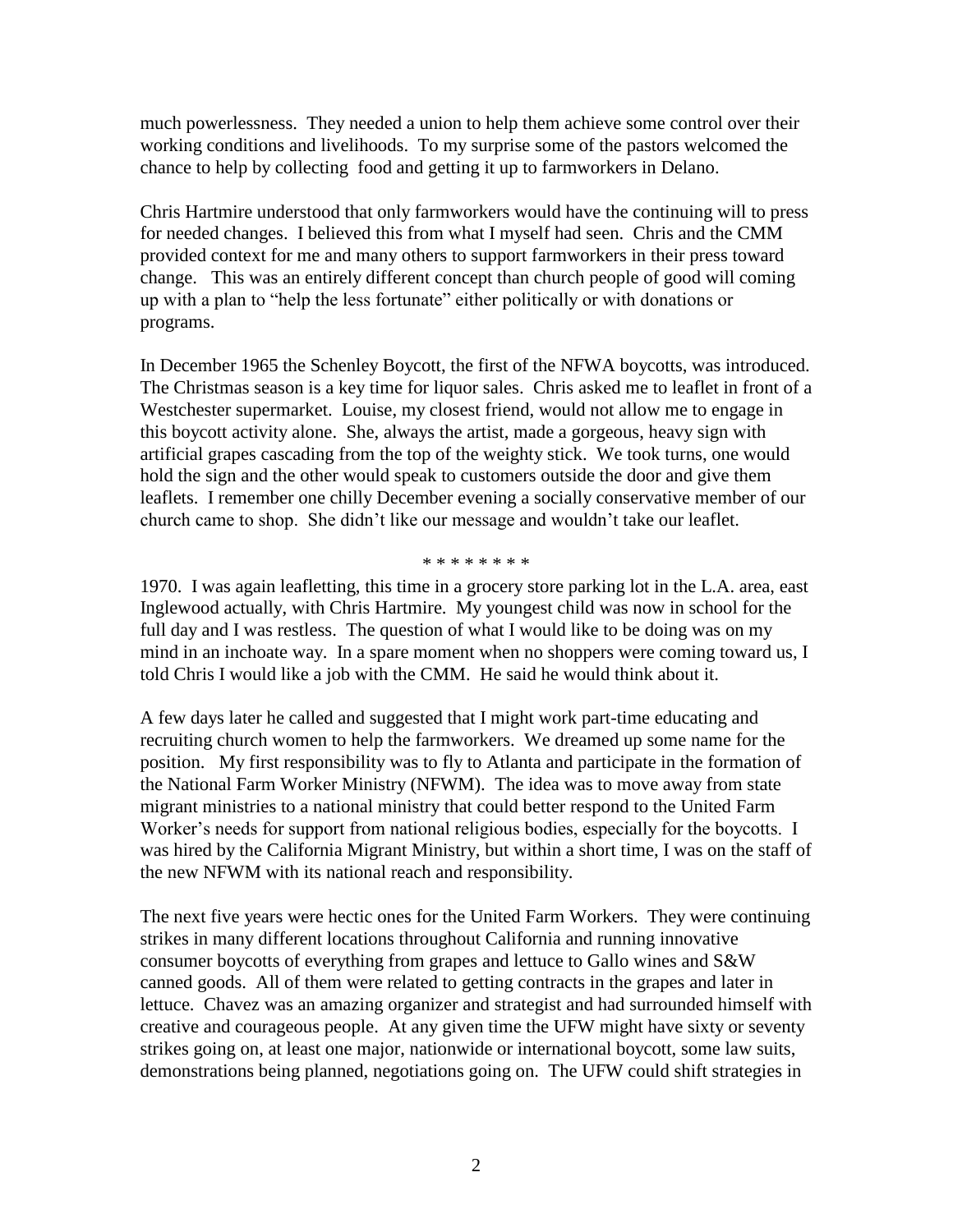a minute and it often seemed like they did. Well, not every minute but easily within a day or two or starting one strategy they would shift to a different one.

Now, this was a factor in making the next five years hectic ones for the NFWM staff. Chris would get some denominational leader on board to support such and such a boycott strategy or to get people lined up to help in a particular way and suddenly the UFW's plan would change. This was nearly incomprehensible for many denominational executives who were used to programming with three year plans. I imagine for some their first reaction was, "Can't these farmworkers get their act together?" Yet even with these challenges the NFWM was able, under Chris' leadership, to gather support for the UFW boycotts and strikes from national religious groups, Jews, Roman Catholics, and Protestants of every stripe.

My particular job was two-fold, education and organizing in the churches. Sometimes the educational job was to assist in interpreting why these sudden shifts occurred and to keep people on board and helping. Writing articles for denominational magazines was another way I hit upon to help people in the churches to understand how we had moved from summer programming and sending donations to farmworkers to standing on picket lines, being arrested, and supporting consumer boycotts that were, sometimes, economically hurting and infuriating staunch members in the churches. Frequently, my articles were based on interviews with farmworker women or with women in leadership with the UFW. In one respect, their stories mirrored my own and those of many church women as we were trying to break out of old, constricting gender roles and trying to make a difference with our lives. Virtually all my writing about the farmworker movement through those years focused on women in the union. I was gratified to learn that these interpretive articles were often used by the UFW boycott offices across the country.

I also arranged for farmworker representatives to speak at denominational and interfaith events in cities all over the country. Sometimes I accompanied them, sometimes not. I have snapshot memories from some of these events. I remember accompanying Dolores Huerta, Vice President of the NFWA, to speak at the theologically conservative Fuller Seminary in Pasadena, California. She was warmly received. Afterward she said to me, "I never thought the churches would support us." I remember a few years later, sharing a hotel room with Maria Saludado in some city where she was going to be speaking to a national gathering of church women, and learning more about her life as a young farmworker who had gone out on the boycott. We were just two women who were taking risks and doing things that were new to us because someone had given us the chance.

The other part of my job was organizing and sometimes training, church women, to help the farmworkers. I'm recalling a leafletting training day in Los Angeles. There must have been thirty or so women from different denominations gathered at a downtown church where we talked about the importance of having middle class people leafletting with farmworkers in grocery store parking lots. We talked about the issues, did some role playing and then they divided into small groups and went out across the city to leaflet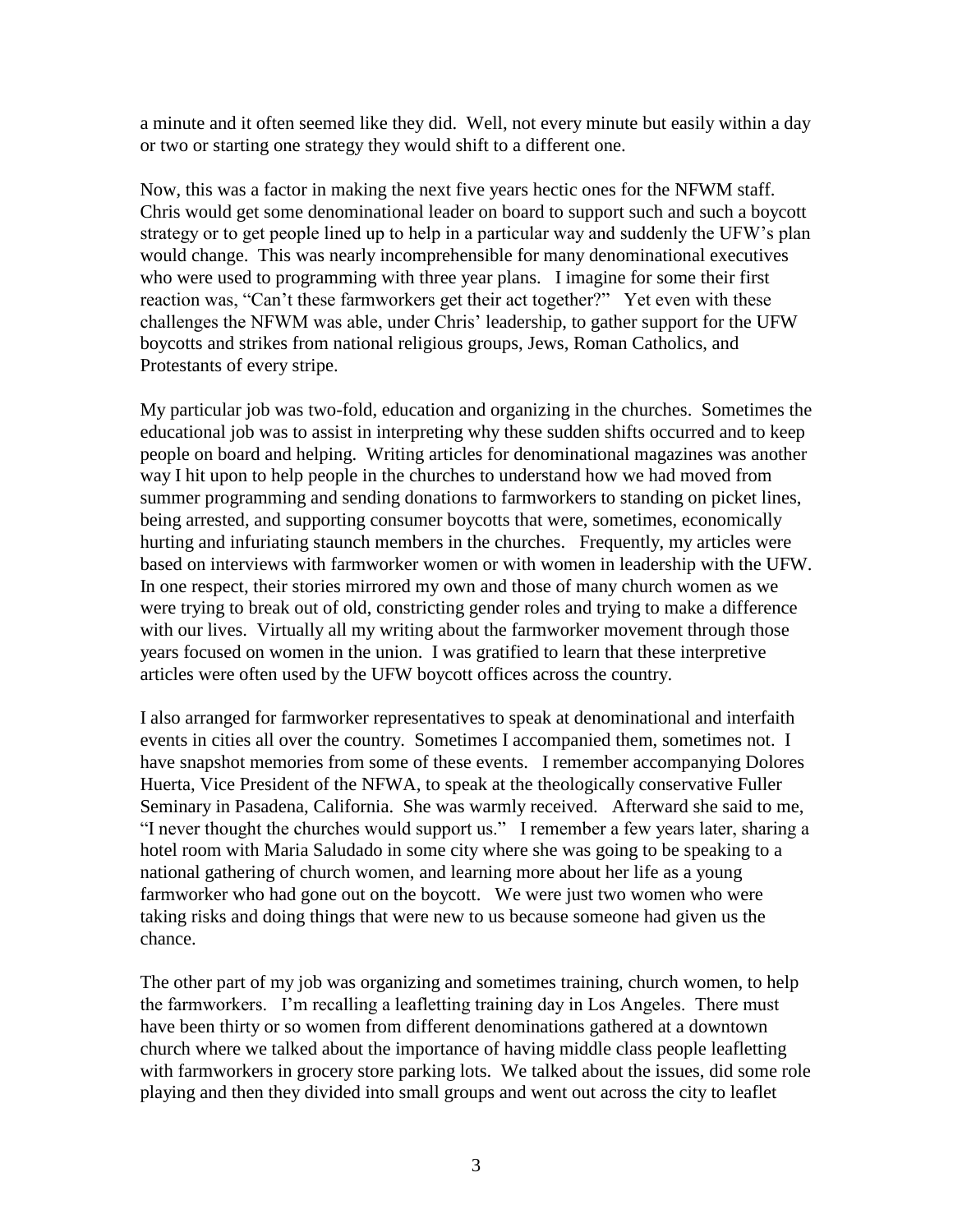with farmworkers. A few hours later, they returned to the church to talk about their experiences and hear a pep talk by Chris Hartmire. These women and many others become regulars at particular supermarkets and became friends with the farmworkers who were responsible for the boycott in the L.A. area.

Another ongoing feature of the boycott work was organizing religious delegations to visit top management of the supermarket chains. In the early seventies there were, as I recall, about 26 chains in Southern California. Our goal was to get chains to stop carrying boycotted items, such as grapes or lettuce from certain farms or, later, grapes from any source. I would try to get an appointment, but often arrived at the chain's offices without one. I would meet with the delegation for a few minutes in the parking lot or on the sidewalk to lay out our strategy and suggest talking points that different people would take. Then we went in and did our best. Many of the people who went on these delegations had previously gone to Delano, the Coachella Valley, or some other site to learn directly from farmworkers what they were experiencing and why they needed contracts and protections. Those first-hand observations brought power and commitment to the delegations' meetings. And if we were in some waiting room trying to get in to see some management guy the delegates could be tough and unyielding. For my own part, I had a leadership role in these situations that I would play out in spite of my tremulous heart and dislike of confrontation. Malvina Reynold's song "It Isn't Nice" became my internalized song: "It isn't nice to block the doorways. It isn't nice to go to jail. There are nicer ways to do it, but the nice ways always fail."

I attended all NFWM Board meetings and these were not your typical board meetings held around a board table with power point presentations on farmworker problems. Chris took the Board where critical farmworker actions were taking place. One that stands out in my memory was the Summer of 1973 Board meeting in the Coachella Valley where a critical showdown was in progress between the UFW, whose grape contracts had just expired, and the Teamsters Union, which was signing sweetheart contracts with the growers. All the Board members were sent out to stand on the strike lines with UFW workers around vineyards miles from town. Teamster goons were facing the strikers--and us, standing between the strike lines and the vineyards. These guys were huge. The strikers were in constant danger. One priest had been seriously beaten a few days earlier. But we were there to be in solidarity with the farmworkers, to provide them some protection, not with our size and brawn, you can be sure, but with the public visibility we could bring. We were also there so we could experience what was happening, so that our program decisions would carry the urgency of this reality.

In the Fall of 1975, after California had passed the Agricultural Labor Relations Act intended to guarantee that agribusiness would have to negotiate with the union whenever representation elections were held showing the will of the workers, I left the staff of the NFWM. I continued writing about the farmworker movement for the religious press through the 1980's, including a book, *Ministry of the Dispossessed: Learning from the Farm Worker Movement*. The book brought together the stories of many religious men and women from across the country who wanted to tell how their lives were changed and